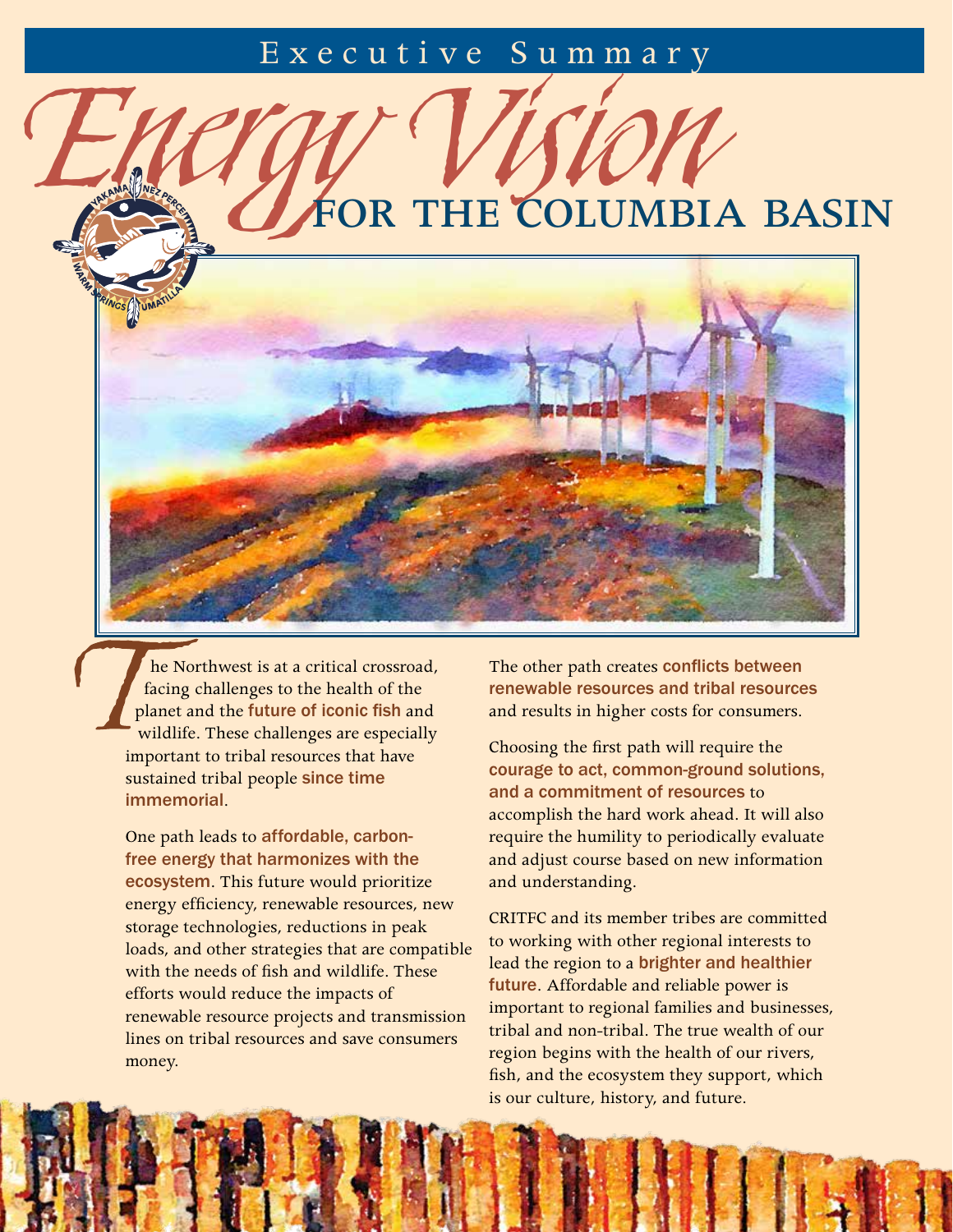## FOR THE COLUMBIA BASIN

The 2022 Tribal Energy Vision comes at a time of extraordinary<br>
changes in the electric energy system. Its major theme is to<br>
ensure that renewable resources in combination with storage,<br>
reductions in peak demand, and inc changes in the electric energy system. Its major theme is to ensure that renewable resources in combination with storage, provide clean, adequate, reliable, affordable electricity and make things better for fish and wildlife and other tribal resources.

The Pacific Northwest is facing four critical and interrelated issues:

| <b>Climate crisis</b><br>already<br>underway                                                                                                                   | Salmon at risk<br>of extinction.                                                                                                               | <b>Push for quick</b><br>transition to<br>carbon-free<br>energy                                                                | <b>Bad energy</b><br>planning can<br>make things<br>worse for<br>salmon                                                                          |
|----------------------------------------------------------------------------------------------------------------------------------------------------------------|------------------------------------------------------------------------------------------------------------------------------------------------|--------------------------------------------------------------------------------------------------------------------------------|--------------------------------------------------------------------------------------------------------------------------------------------------|
| The region is<br>seeing the effects<br>of climate change<br>all around us.                                                                                     | Climate change is<br>pushing salmon<br>to the brink of<br>extinction.                                                                          | An urgent shift<br>from fossil fuels<br>and to electrify<br>everything will<br>impact our entire                               | If we wait too<br>long, some of our<br>options, flexibility,<br>and transition<br>resources may                                                  |
| Tribal elders report<br>altered harvest<br>times of traditional<br>First Foods<br>(salmon, wild<br>game, roots and<br>berries) from when<br>they were younger. | By 2025,<br>77% of Snake<br>River spring/<br>summer chinook<br>populations are<br>predicted to reach<br>quasi-extinction<br>level $(50$ fish). | energy grid.<br>NPCC projects NW<br>solar/wind projects<br>will add 5GW of<br>capacity by 2027<br>and another 14GW<br>by 2041. | be lost as we<br>scramble with<br>reactionary<br>solutions based<br>solely on energy<br>stability with no<br>consideration for<br>other concerns |



Prepared by the Columbia River Inter-Tribal Fish **Commission** 

This Energy Vision is intended to help secure a common ground of restoring salmon while keeping power affordable.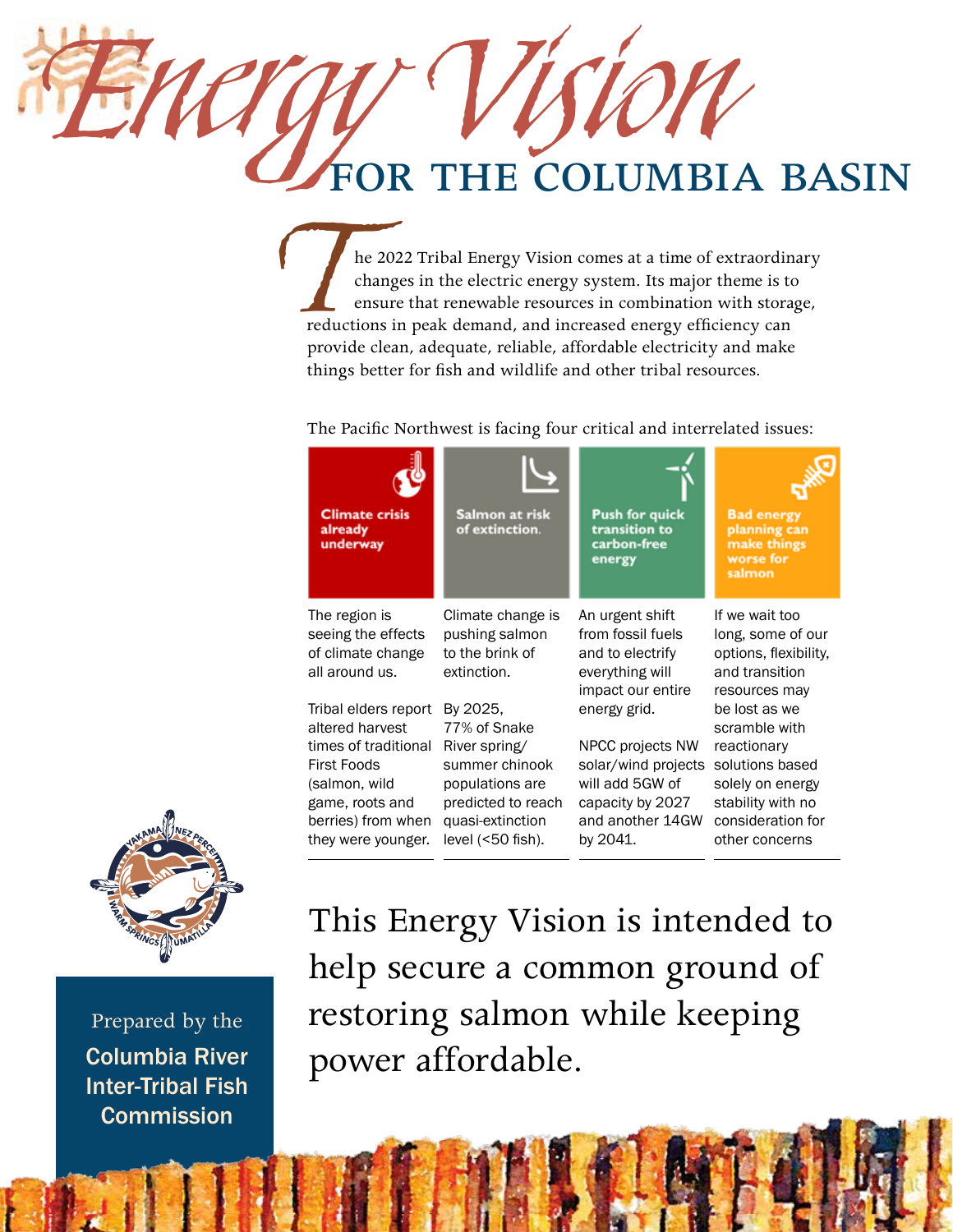



CRITFC and its member tribes envision a future where the Columbia Basin electric power system supports healthy and harvestable fish and wildlife populations, protects tribal treaty and cultural resources, and provides clean, reliable, and affordable electricity.

The goals for this Energy Vision are:

- **Goal 1** Create a regional energy portfolio that protects and enhances environmental quality, treaty protected resources, and supports the restoration of Columbia Basin's fish and wildlife to healthy and harvestable population levels.
- **Goal 2** Prevent new and reduce ongoing damage to Columbia River Basin resources, including fish, wildlife, water quality, and tribal cultural resources, by recognizing the relationships and interdependencies of natural and built systems including the Northwest's energy system.
- **Goal 3** Provide increased protection for both fish and wildlife and utility customers against unanticipated events, such as drought, fire and market aberrations while providing an adequate, economical, and reliable electric supply.
- **Goal 4** Mitigate climate change impacts to protect Northwest ecosystems by replacing fossil-fuel electric generation and reducing the reliance on fossil-fuels for power, transportation, and tribal headquarters in Lapwai, Ida. other uses.



Umatilla tribal members digging roots below windmills.



Fire threatening power lines. *WA Dept of Transportation*



New solar panels on the Nez Perce



Yakama fisher dipnetting on his scaffold on the Klickitat River, Wash.

Charting a stronger, better

future for the Northwest

In 2021, a coalition of Indian tribes from across the Nation adopted a resolution calling on Congress and the President to invest in salmon and river restoration in the Pacific Northwest, charting a stronger, better future for the Northwest, investing in energy and climate solutions and bringing longignored tribal justice to our peoples and homelands.

*https://www.ncai.org/AK-21-009.pdf.*